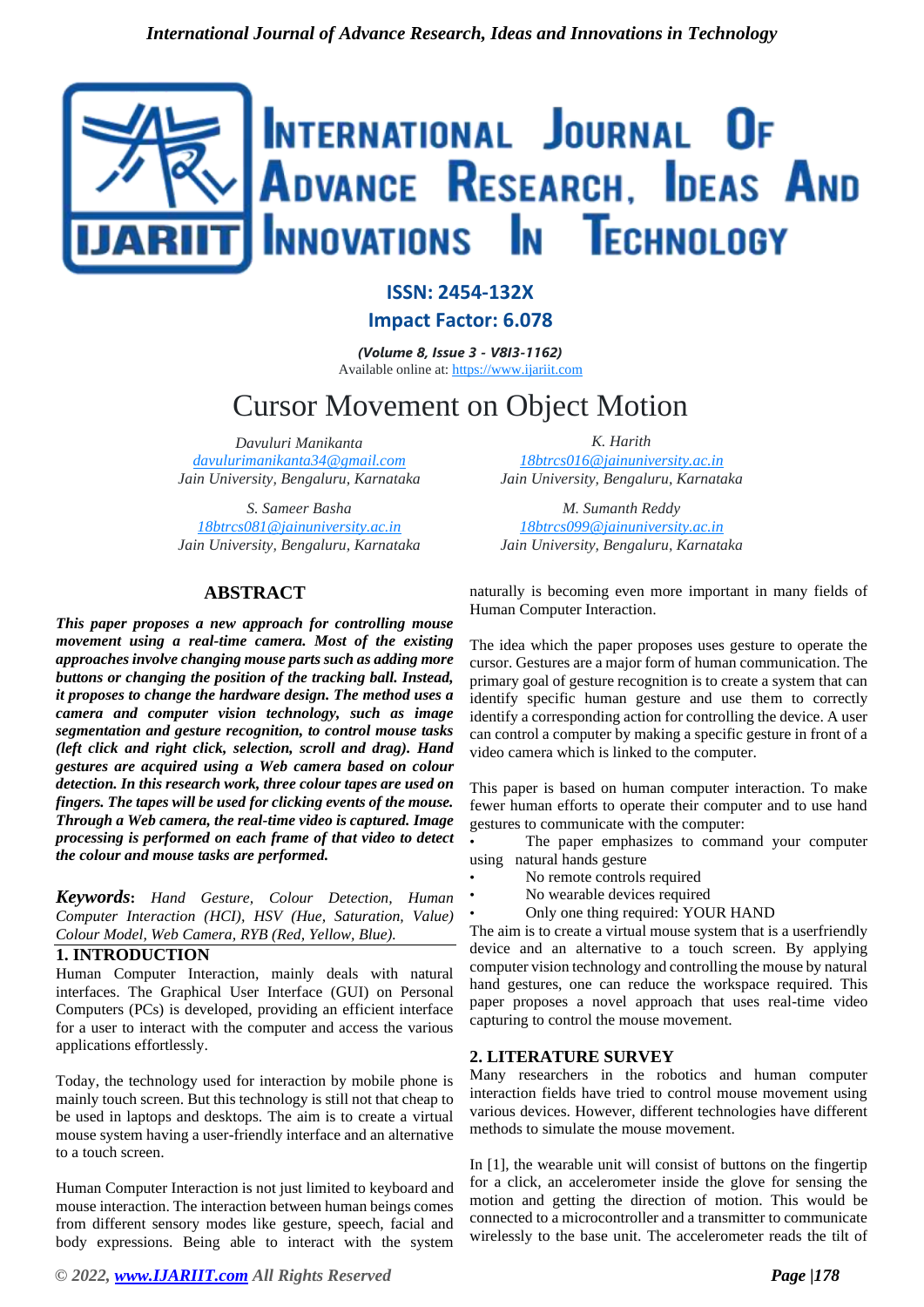# *International Journal of Advance Research, Ideas and Innovations in Technology*

each axis and outputs each as an analog voltage. Push buttons are used for enabling and disabling the mouse and for making a left click and right click. RF module is used to provide wireless communication.

In [2], [Zhi-hua](https://www.hindawi.com/48797946/) [Chen](https://www.hindawi.com/48797946/) [u](https://www.hindawi.com/48797946/)ses real-time hand gesture recognition using the finger segmentation method. The hand region is extracted from the background with the background subtraction method Then, the palm and fingers are segmented to detect and recognize the fingers. Finally, a rule classifier is applied to predict the labels of hand gestures. Basically, what the position of the fingers is based on that it will only show the pattern of fingers on the screen.

In [3], Chu-Feng Lien used only the fingertips to control the mouse cursor and click. His clicking method was based on image density. It required the user to hold the mouse cursor on the desired spot for a short period of time. It starts with retrieving images from camera drivers. Upon a valid image, it first finds the location of the possible projected screen by Canny Edge detection. After finding the target screen, it calculates the position mapping between device resolution and camera resolution. The projected screen detection is executed after every 10 seconds in case the target screen or the camera is moved accidentally. After the basic environment setup process, the system reads images in a ring buffer and shows the differences between frames based on MHI.

In [4], Kamran Niyazi used a web camera to detect colour tapes for cursor movement. The clicking actions were performed by calculating the distance between two coloured tapes in the fingers. For left click on the very first step, the system records the distance (say D) between the yellow and red tapes in the index finger and the thumb respectively. Here, the index and thumb must be apart as much as possible to get maximum distance. This distance is regarded as the threshold distance for the event. Now, as the thumb moves towards the index finger, the distance between the fingertips or in other words, the distance between yellow and red tapes is decreased. In the second step, when the thumb is closer to the index finger the system records the reduced distance. When the distance between the tapes is reduced to D' or less then consider the event as the left click event of the mouse cursor. The concept of waiting time is used to simulate the right click event of the cursor. If the yellow tape on the index finger is waiting for 7 seconds(say) in front of the camera pointing at the same location, then the event is recognized as the right click event of the mouse. Here, the distance between the red and yellow tapes should be between D and D' respectively. In the same way, the double click event of the cursor can also be made, considering the waiting time.

In [5], A. Erdem uses a fingertip tracking to control the motion of the mouse. A click of the mouse button was implemented by defining a screen such that a click occurred when a user's hand (fingertip) passed over the region.

# **3. PROBLEM STATEMENT**

The hand gesture mouse is based on Human Computer Interaction (HCI) and Image Processing which performs the mouse functions such as cursor movement, left click, right click, scrolling using hand gestures. The hand gesture is captured using a web camera and image processing is done using OpenCV. The system identifies the colored region on the fingertips.

**4. PROPOSED SYSTEM OVERVIEW 4.1 System Overview** 

The aim of human computer interaction is to develop a system that is easy to interact through natural interfaces. Presently, computing environments include wired or wireless devices connected to your computer. Though many users may find this interaction limited or inconvenient to always use a device.

There are different methods to apply other techniques and sensors to enrich user experience. For example, a video camera and computer vision techniques may be used to capture the shape and movements of the hand. The movements of the hand may be analyzed to effortlessly communicate with the system. This approach may lead to a faster, more natural style of interaction to perform certain tasks.

The paper, Mouse Simulation Using Three Colored Tapes is in ubiquitous computing. Here, three colored tapes will be wrapped around the fingers. One of the tapes will be used for controlling cursor movement while the relative distance between the center of specific two-colored tapes will be used for the click events of the mouse. Thus, the system will provide a new experience for users in interacting with the computer.

#### **4.2 Technical Overview:**

The platform used for implementation is Anaconda3. Anaconda3 is an open source distribution of Python language. Anaconda Navigator (virtual environment manager) helps in eliminating the need to learn to install each library independently also it gives high-performance computing.

The program uses Image Processing, it is a method to perform some operations on an image, in order to get an enhanced image of the palm or to extract some useful data. It is a type of processing in which image or characteristics/features are extracted associated with that image to perform mouse tasks. The program is implemented in Python. It uses image processing module OpenCV and implements the mouse actions using python specific library PyAutoGUI.

Packages installed for successful compilation of the program are Python interpreter to read and execute the code, OpenCV an open source computer vision is used for capturing real-time video and for the analysis of features of the hand. NumPy for numerical operations and PyAutoGUI is a library function that provides a method for controlling the mouse. Video captured by the webcam is processed and only the three colored tips are extracted. The distance between the centers of a particular color is calculated using the method of moments and depending upon their relative positions mouse actions are performed. # finding the centroid using the method of 'moments'



**Figure 1: Proposed system architecture**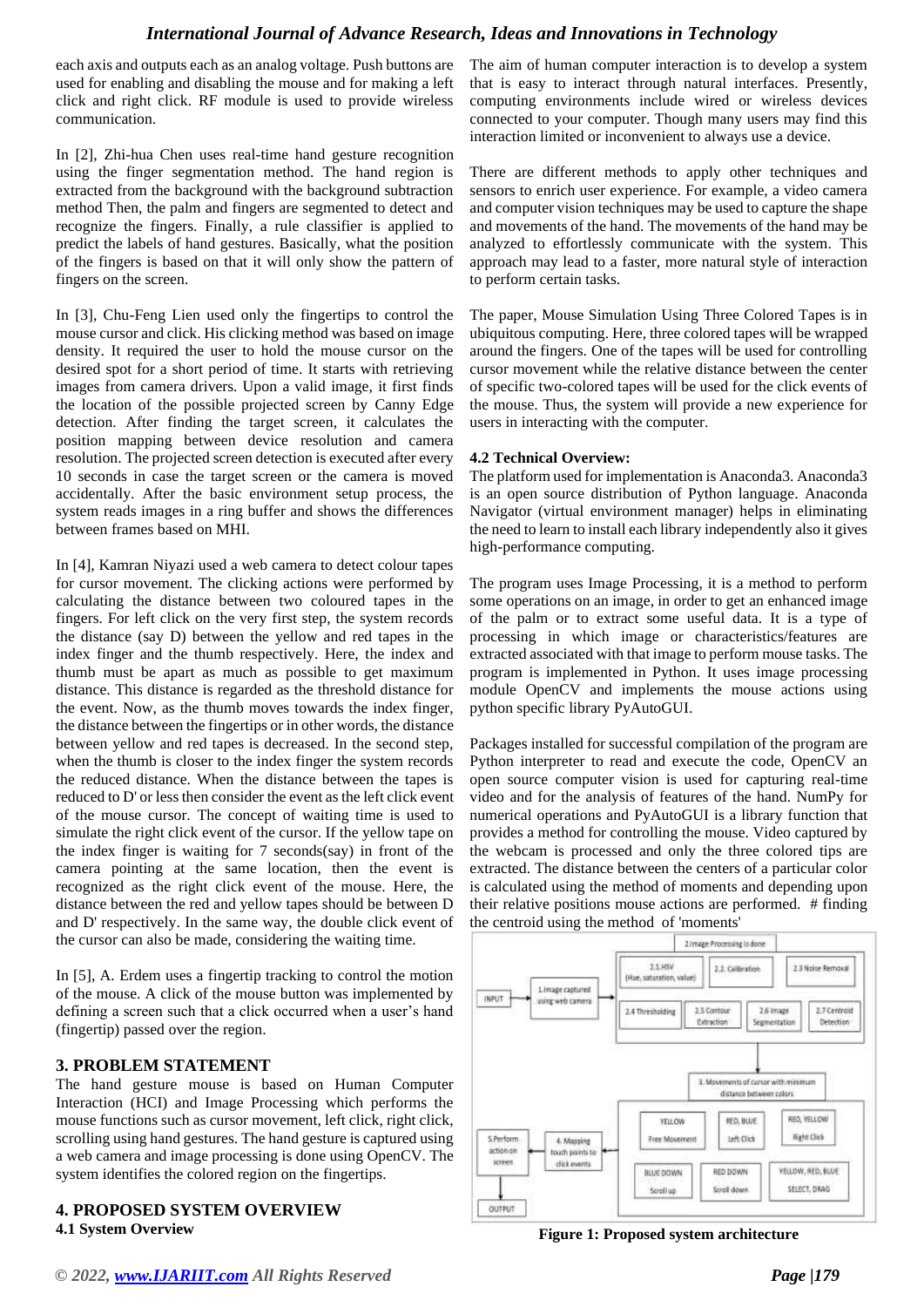M=cv2.moments(contour[0])

if M['m00'] != 0:

cx=int(M['m10']/M['m00'])

cy=int(M['m01']/M['m00'])

 $center = (cx, cy)$ 

#### *4.2.1 Capturing the real-time video*

The web camera will be used as a sensor. It will be used to capture the real-time video and to detect the hand movements. The web camera captures the movements through a fixed frame size. Users can use an inbuilt camera or can externally connect a camera.

#### *4.2.2 4Hand Recognition and Colour Tape Detection*

The first step is to separate the essential hand pixels from the non-hand pixels. This can be done by a background subtraction scheme which segments any potential foreground hand information from the non-changing background. The background image is captured and segmented, only the appropriate background is used for further processing. After background subtraction, the process of skin segmentation is done. Here, a histogrambased skin classifier assigns each of the RYB pixels in the training set to either a 3D skin histogram or a non-skin histogram. The skin segmentation process outputs an image that is ready for the detection of color tapes on the fingers. For this, an algorithm based on HSV color space is used which is very effective to select a certain color out of an image. The idea is to convert the RYB pixels into the HSV color plane so that it is less affected by variations in shades of similar color. Then, a tolerance mask is used over the converted image in the saturation and hue plane. The resulting binary image is then run through a convolution phase to reduce the noise introduced.

#### *4.2.3 Cursor Position*

Defining cursor position with yellow. The user might be left or right handed, so a video frame of rectangular subportion of smaller size is considered. Due to the noise captured and vibrations of the hand, the centers keep dislocating the mean position. It uses setcursorposition() so that the new center position is set close to the old center. Now the three centers are sent for deciding what action to be performed depending upon their relative position. This is done by the chooseAction() in the code depending upon its output. The performAction() carries out either of the following pyaotogui library function: click, select, drag, scroll.

#### *4.2.4 Controlling mouse*

#### a) Moving mouse cursor

For finding the cursor on the screen and for the cursor moment any specific color (yellow) on a finger is used to perform the movement on the screen. b) Clicking Action

Clicking action is based on the detection of the colors and center tip of the finger

If Blue along with Red is detected, then Left Click action is performed.

If Red along with Green is detected, then Right Click action is performed.

If Red is detected and the movement of the finger is in the downward direction than Down Scroll action is performed.

If Red is detected and the movement of the finger is in the upward direction than Up Scroll action is performed.

If Red, Green, Blue are detected together, then Drag action is performed.

#### **4.3 Pseudo Code**

Step 1. Conversion to HSV (Hue, Saturation, Value) The video captured is converted into HSV format. This helps to detect an object with a certain colour.

> hsv=cv2.cvtColour(frame, cv2.COLOUR\_BGR2HSV)

#### Step 2. Colour Calibration

Colour calibration is used to measure and/or adjust the colour response of a device. Input for colour range of each colour is in inRange().

> blue\_range=np.array([[88,78,20],  $[128, 255, 255]]$

yellow\_range=np.array([[21,70,80],  $[61, 255, 255]$ 

red\_range=np.array([[0,95,82], [180,255,255]])

Each colour range is calibrated by using cv2.inRange() function.

mask=cv2.inRange(hsv\_frame, colour\_Range[0], colour\_Range[1])

#### Step 3. Noise Removal

The noise removal algorithms reduce or remove the visibility of noise by smoothing the entire image, leaving areas near contrast boundaries. It is done in two step morphism i.e. erosion and dilation. Dilation adds pixels to the boundaries of objects in an image, while erosion removes pixels on object boundaries.

eroded = cv2.erode(mask, kernel, iterations=1)

 $dilateral = cv2$ .dilate(eroded, kernel, iterations=1) Step 4. Centroid Detection

The centers of each colour is detected using the method of moments.

 $M = cv2$ .moments(contour[0])

if M['m00'] != 0:

 $cx = int(M["m10"]/M["m00"]$ 

 $cy = int(M["m01"]/M["m00"])$ 

Step 5. Cursor Position

The yellow coloured finger is used for cursor movement. Due to the noise captured while calibrating the colour the centroid vibrates, to reduce the vibrations of the cursor it compares the new position with the previous position of the cursor using the def setCursorPos(). The new cursor position is calculated in such a way that the mean deviation from the desired steady state is reduced. Step 6. Perform Mouse Movements

Based on the position of the cursor left click, right click, scroll up, scroll down, drag/select are performed.

IF distance yellow, red<50 & yellow, blue<50 & red, blue<50 DO drag elseif distance red, blue<40 DO left click elseif distance yellow, red<40 DO right click

elseif distance yellow, red<40, red-blue>120

DO scroll down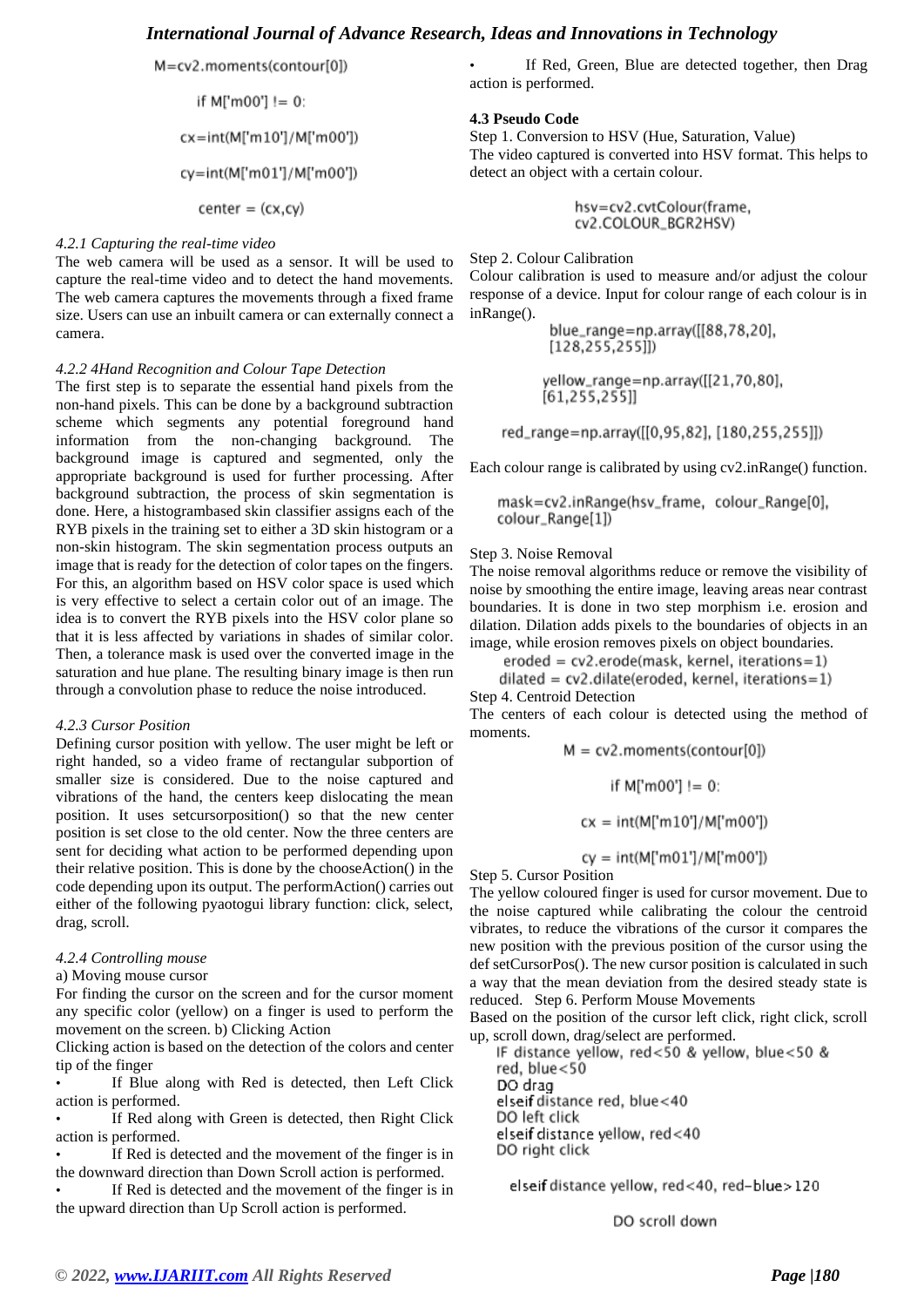# *International Journal of Advance Research, Ideas and Innovations in Technology*

elseif distance blue-red>110:

DO scroll up

## else setCursorPos () **5. RESULT AND DISCUSSION**

#### **5.1 Calibration**

Each colour value is adjusted so that centroid of each colour is detected.



**Figure 2: Calibration**

# **5.2 Centroid Detection**

Centers of yellow, red, blue are detected.



**Figure 3: Centroid detection**

# **5.3 Mouse Function**

#### *5.3.1 Left click*

When the Red and Blue tapes are brought together and cross a certain threshold distance left click action is performed.



**Figure 4: Hand gesture for Left click action**

## *5.3.2 Right click*

When the Red and Yellow tapes are brought together and cross a certain threshold distance, right-click action is performed.



**Figure 5: Hand gesture for Right click action**

#### *5.3.3 Drag and select*

All three tapes should be together for selection and dragging. The distance should be minimized between the centers of the colour.  $\Box$ 



**Figure 6: Hand Gesture for Drag and Select** *5.3.4 Scrolling up*  Move the blue coloured finger in the downward direction to scroll up.



**Figure 7: Hand gesture for Scroll up operation**

*5.3.5 Scrolling down*  Move the red coloured finger in the downward direction to scroll down.